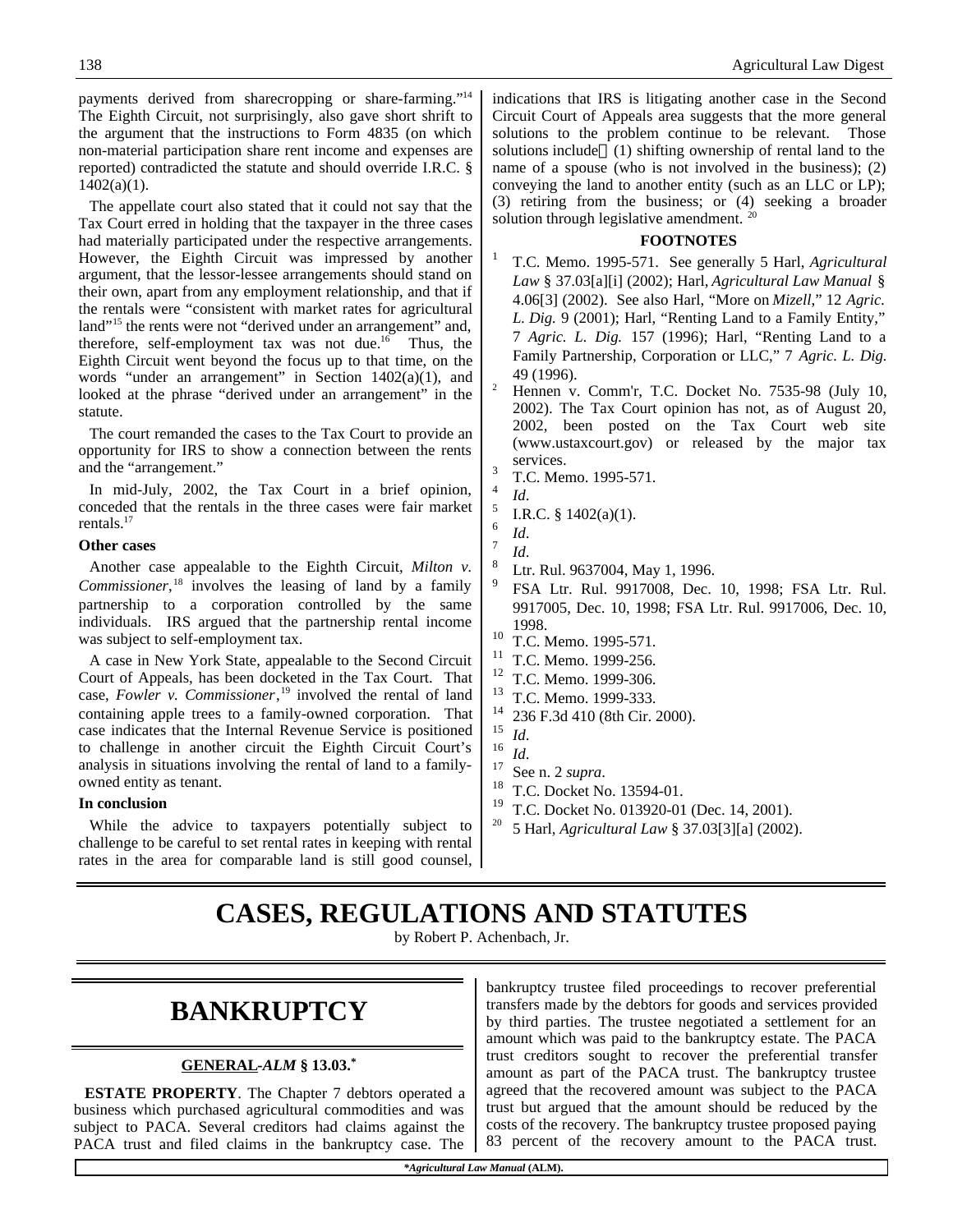However, the PACA creditors were not satisfied with the "bird in the hand" and argued that the entire recovery was PACA trust property. The dispute resulted in the PACA trust creditors losing all "the birds in the bush." The court noted that the dispute did not arise if the recovered funds were not PAC trust property; therefore, the court first examined that issue. The court held that a preferential recovery, in itself, was not subject to the PACA trust because it was not an agricultural commodity, was not an inventory of food or other product derived from an agricultural commodity, and was not a receivable or proceeds from the sale of a commodity. Assuming that the preferential transfers were initially funded from the sale of an agricultural commodity, the court held that the recovered funds could not be traced to the sale proceeds because the recovery occurred more than two years after any agricultural commodity sales by the debtors. The court noted that the PACA trust did not extend to the general assets of the preferential creditors unless traceable to the sales of commodities. The court next examined the authority under the bankruptcy law for excluding PACA trust assets from the bankruptcy estate and held that Section 541(d) does not exclude PACA trust assets which become part of the estate through the preferential transfer rules because, at the commencement of the case, the debtors did not have an interest in the preferential transfer property. The preferential transfer property can be recovered only by the bankruptcy trustee and did not arise as estate property until more than one year after the bankruptcy petition. The court held that the recovered preferential transfer property was not subject to the PACA trust and the bankruptcy trustee's proposal was improper. *In re* **Churchfield, 277 B.R. 769 (Bankr. E.D. Cal. 2002)**.

#### **EXEMPTIONS**

TOOLS OF THE TRADE. The debtors, husband and wife, had farmed for almost 20 years before experiencing financial difficulties. The wife and then the husband took off-farm jobs while continuing to farm. The bank first refused to make any additional operating loans and then threatened foreclosure of the farm mortgage. The debtors were able to continue farming by obtaining credit for seed and supplies directly from their suppliers but filed for Chapter 7 during the crop year. The crop was harvested post-petition. The debtors both claimed exemptions for farm machinery as tools of the trade of farming. The creditors objected to the wife's exemption, arguing that the wife did not have an ownership interest in the equipment and neither debtor was a farmer because the farm was being foreclosed upon by the bank and the debtors had more income from nonfarm employment. The court held that the debtors were farmers on the date of the petition because the debtors had planted crops and harvested them postpetition. Although the debtors were likely to lose their land, the debtors had arranged for renting farm land from relatives and third parties. The court also noted that the proceeds of those crops exceeded their wages from off-farm employment. The court also noted that the off-farm income was used to support the farm and was used to pay farm expenses in excess of revenues. The court held that the wife had an ownership interest in the farm equipment because (1) the equipment was purchased with general farm income which she helped to

produce; (2) the wife co-signed all loans used to purchase the equipment; and (3) the debtors shared all property as family property. The court noted that the exemption statute, Kan. Stat. § 60-2304(e), did not set a minimum ownership requirement. The creditors also argued that, if the debtors coowned the farm equipment, they formed a partnership and the equipment was not eligible for the exemption as partnership property. The court held that co-ownership of property by a husband and wife did not form a partnership without other indicia of intent to form a partnership, which were not present here. *In re* **Lampe, 278 B.R. Bankr. 10th Cir. 2002)**.

#### **FEDERAL TAXATION -***ALM* **§ 13.03[7].\***

**DISCHARGE**. The debtors had income for 1996 and claimed that they filed an income tax return for that year but had no proof of the filing. The IRS prepared a substitute return for 1996 and made an assessment of taxes based on that return in 1998. The debtors filed for Chapter 7 in 2001 and sought to have the taxes for 1996 declared dischargeable. The court held that, because the debtors had no proof of filing other than their testimony, the taxes were nondischargeable. *In re* **Crump, 2002-2 U.S. Tax Cas. (CCH) ¶ 50,562 (Bankr. N.D. Ohio 2002)**.

**NET OPERATING LOSSES**. The debtor was a corporation which filed two bankruptcy cases, a Chapter 11 case and a Chapter 7 case three years later. In the Chapter 11 case, the Bankruptcy Court approved estate expenses for professional fees. The debtor claimed these expenses as net operating losses, carried back three years and as capitalized expenses. After filing the second Chapter 7 case, the debtor filed an amended return and carried the capitalized costs as net operating losses back 10 years under I.R.C. § 172(f) as a "specified liability loss" resulting from the first bankruptcy case. The debtor argued that the fees were eligible for the special 10 year carryback because the fees arose under the bankruptcy law. The court held that the connection between the bankruptcy law and the fee expenses was too attenuated to qualify as required by law. The court noted that while the fees were authorized by the bankruptcy law, there was no requirement that fees be paid and the amount of the fees was contingent until the bankruptcy court approved them. **Standard Brands Liquidating Creditor Trust v. United States, 2002-2 U.S. Tax Cas. (CCH) ¶ 50,565 (Fed. Cls. 2002)**.

### **FEDERAL AGRICULTURAL PROGRAMS**

**ADMINISTRATIVE OFFSET.** The plaintiffs were a corporation, family trust and partnership which operated farms. In each case, a government farm program payment to the entity was reduced by an offset of money owed personally by a shareholder, member or partner to the CCC or USDA. Under its interpretation of the regulations, the USDA gave notice of the offset to the individuals but not to the plaintiffs. The plaintiffs argued that the no-notice to non-debtors policy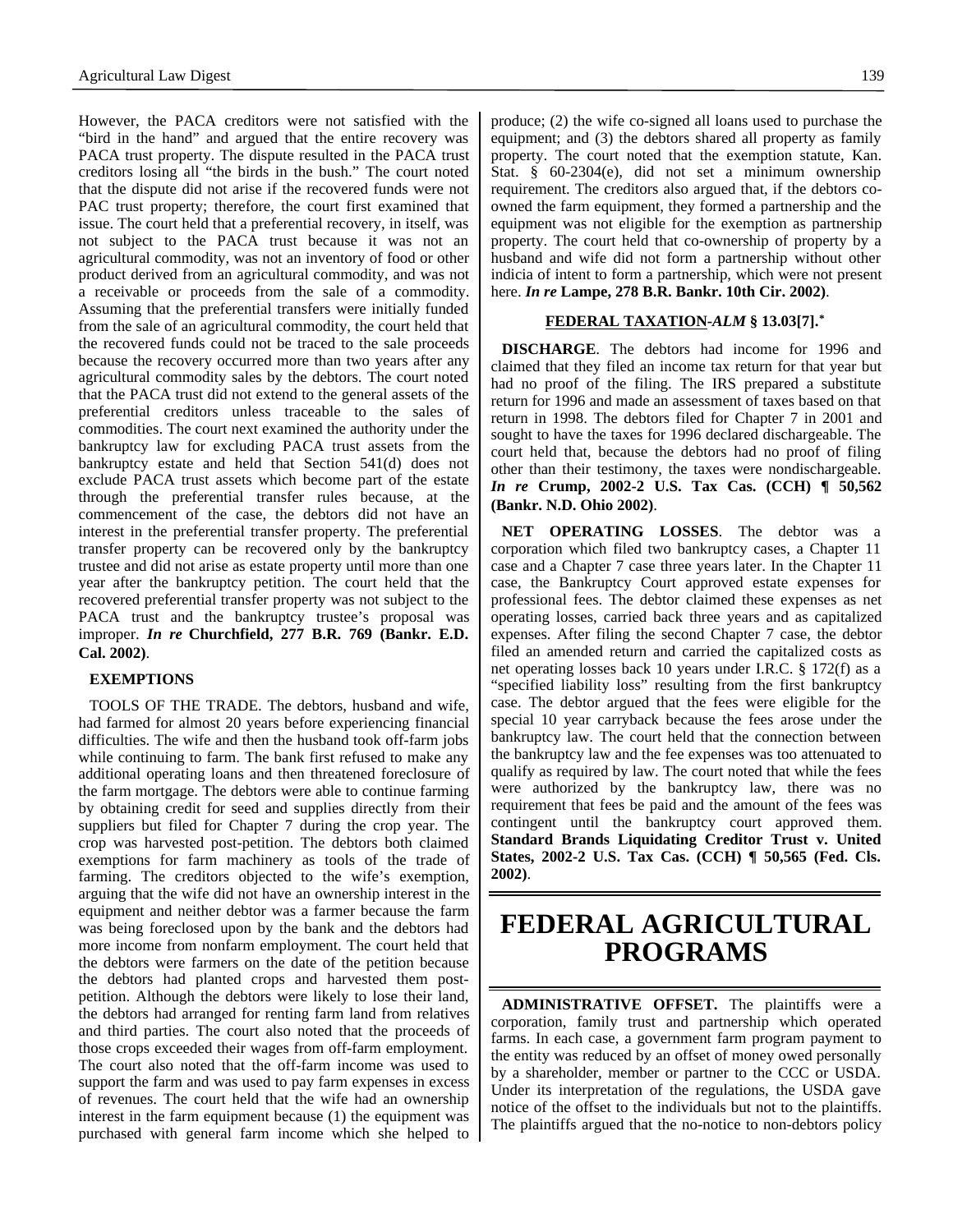violated their due process rights. The District Court dismissed the case for lack of subject matter jurisdiction because the plaintiffs had not exhausted their administrative appeals, as required by 7 U.S.C. § 6912(e). The court held that the statute did not prohibit judicial review of the USDA action because the exhaustion statute merely reiterated the exhaustion requirement and did not specifically prohibit judicial review until administrative appeals were exhausted. The court also noted that the exhaustion doctrine was not required to be followed where there was a constitutional claim which was "(1) collateral to a substantive claim of entitlement, (2) colorable, and (3) one whose resolution would not serve the purposes of exhaustion." The court held that all three conditions were met: (1) the USDA had no administrative appeal process for facial constitutional claims against a regulatory policy, (2) lack of notice was a colorable due process claim, and (3) exhaustion of the administrative appeal process would be futile because the National Appeals Division had no authority over this kind of claim. The USDA also claimed that the case was moot because it had changed its policy to provide notice to non-debtors, but the court refused to dismiss the case because of some evidence that local USDA offices were not providing notice to non-debtors. **McBride Cotton and Cattle Corp. v. Veneman, 290 F.3d 973 (9th Cir. 2002)**.

**CROP INSURANCE**. The plaintiffs were sugar beet growers who had purchased multi-peril crop insurance from the defendants, various crop insurance companies. The plaintiffs experienced crop losses from a hard frost and filed claims with the defendants but the defendants refused to pay the claims. The plaintiffs sued the defendants in state court for contract damages and for violation of the Minnesota Prevention of Consumer Fraud Act (MPCF Act). The defendants moved the case to federal court and the plaintiffs filed a motion to remand the cases back to state court, arguing that the federal court lacked subject matter jurisdiction. The defendants argued that the federal court had diversity jurisdiction because all of the parties are from different states and the amount in controversy exceeded \$75,000. The petitions claimed damages of only \$50,000 per plaintiff but the defendants argued that the total damages, when divided equally among the plaintiffs, amounted to more than \$75,000 per plaintiff. The court rejected this method of determining the amount in controversy for individual plaintiffs, noting that several plaintiffs had much less than \$75,000 in damages. The court also refused to separate the plaintiffs with less than the jurisdictional amount as beyond the authority of the court. However, the court did accept the defendants' claim that the actual damage claims had to be aggregated to include both the contract damages and the damages sought under the MPCF Act. In eight of the 10 plaintiffs' cases, the aggregate of these damages exceeded \$75,000; therefore, the court held that it had jurisdiction over these plaintiffs' claims. As to the two remaining plaintiffs, the defendants argued that a federal question was involved because the FICA preempted state court actions. The court held that, although some courts have held that the FICA preempts state actions, the FICA did not preempt actions against nongovernmental entities and individuals. The defendants also argued that a substantial

140 Agricultural Law Digest

federal question was involved in that the crop insurance system was highly regulated and that these regulations would be involved in the case. The court also rejected this argument and remanded the cases of these two plaintiffs back to state court. The court noted that the actions did not attack the federal crop insurance system or regulations but sought damages for the actions of private companies. **Agre v. Rain & Hail, LLC, 196 F. Supp.2d 905 (D. Minn. 2002)**.

**WAREHOUSES**. The FSA has adopted as final regulations revising the regulations administering the United States Warehouse Act (USWA) to implement the provisions of the Grain Standards and Warehouse Improvement Act of 2000 (the 2000 Act). The regulations update federal warehouse licensing operations, authorize electronic warehouse receipts for all commodities, and authorizes the Secretary of Agriculture to establish regulations for voluntary systems for other electronic documents related to sales and transfers of agricultural products. **67 Fed. Reg. 50777 (Aug. 5, 2002)**.

# **FEDERAL ESTATE AND GIFT TAX**

**DISCLAIMER.** The decedent's will provided for the residue of the estate to pass in trust to the surviving spouse, with the principal and net income to be distributed for the spouse's support, care and welfare. The remainder of the trust passed to a charitable organization. Within nine months after the decedent's death, the spouse disclaimed in writing all of the interest in the trust as a discretionary distributee of trust principal. The trust was then reformed by a local court to provide for a unitrust amount to the spouse of 6.525 percent of net fair market value of the trust assets valued annually. The remainder still passed to the charitable organization. The IRS ruled that the disclaimer of the interest in the principal was qualified, the value of the spouse's unitrust interest was eligible for the marital deduction, and the reformation of the trust did not prevent a charitable deduction for the value of the charity's remainder interest. **Ltr. Rul. 200232015, May 1, 2002)**.

**ESTATE PROPERTY.** The beneficiaries of the decedent's estate discovered that the decedent's caretakers had misappropriated funds from the decedent while the decedent was alive but incapacitated. The beneficiaries sued the law firm, among others, which handled the decedent's affairs and obtained a settlement for return of the legal fees paid to the firm and for damages resulting from the firm's malpractice. The issue was whether and to what extent the recovery from the law firm was to be included in the decedent's estate as representing the value of the claim at the death of the decedent. The court held that the return of the legal fees was not included in the value of the decedent's estate because the legal services were performed after the decedent's death for the estate. As to the main settlement, the court held that the entire settlement represented the value of the claim but allowed a deduction for the value of the legal fees expended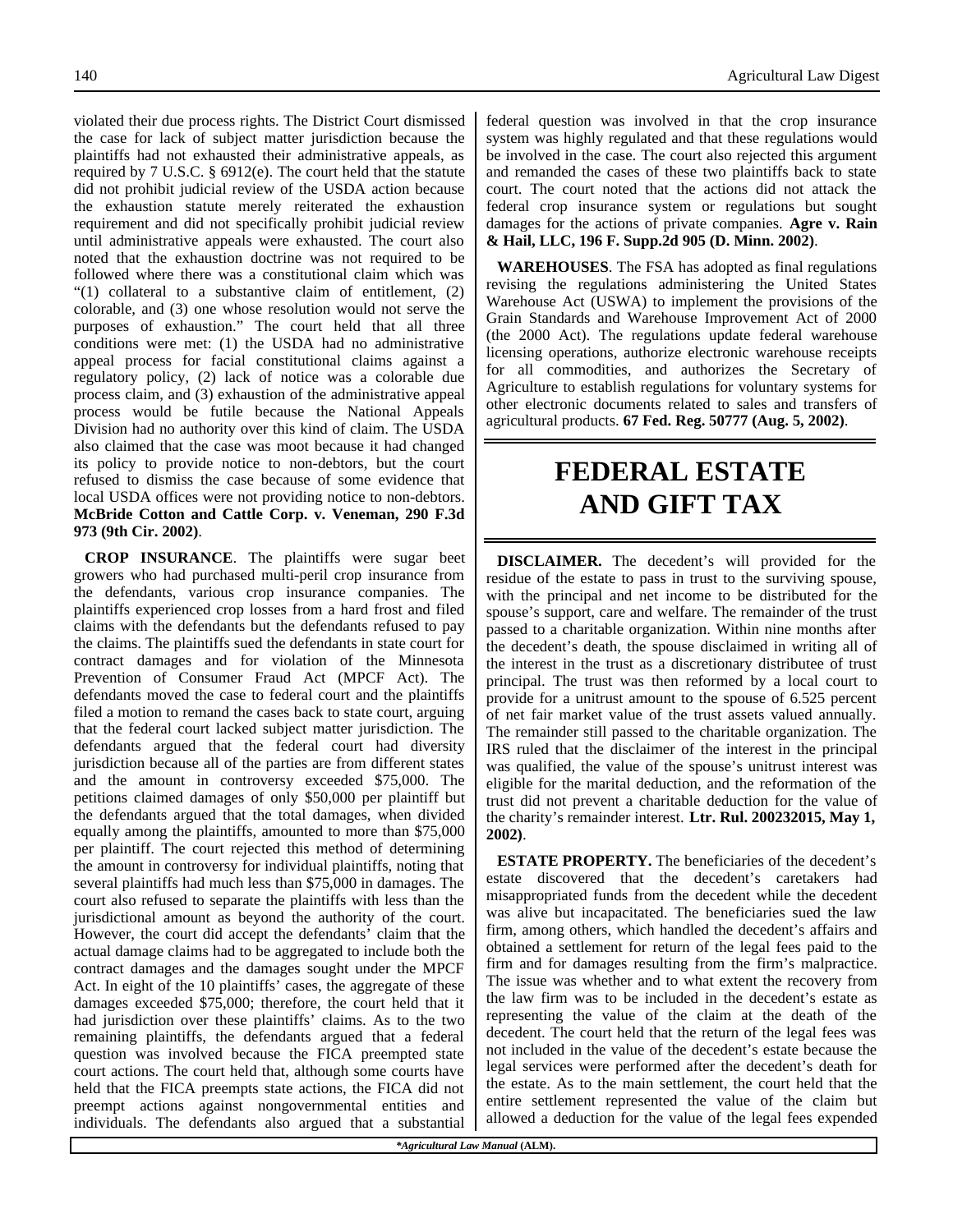to bring the action and reach the settlement and a deduction for the costs expended by the beneficiaries in discovering the lawyers' malpractice and malfeasance of the caregivers. The court held that no deduction was allowed for a portion of the settlement paid directly to the beneficiaries because that amount would have otherwise passed to the beneficiaries from the estate. **Estate of Glover v. Comm'r, T.C. Memo. 2002- 186**.

**VALUATION OF STOCK**. The decedent owned 62.96 percent of the stock in a family corporation which operated a heavy equipment rental company. The value of the decedent's stock as determined by the Tax Court was based on a combination of the value the company assets (65 percent weight) and the earnings of the company (35 percent weight) because the company was in no danger of liquidation. The appellate court held that the correct ratio was 85 percent based on asset value and 15 percent based on earnings value. The appellate court also allowed a discount of 34 percent of any built-in gain in the assets' values. The Tax Court and appellate court allowed a 15 percent discount for lack of marketability and 7.5 percent discount for lack of supermajority control. A super-majority vote was required by the corporate charter to force the liquidation of the company. **Estate of Dunn v. Comm'r, 2002-2 U.S. Tax Cas. (CCH) ¶ 60,446 (5th Cir. 2002),** *rev'g and rem'g*, **T.C. Memo. 2000- 12**.

### **FEDERAL INCOME TAXATION**

**ALTERNATIVE MINIMUM TAX.** The taxpayer had income from wages and claimed deductions for unreimbursed employee expenses, charitable contributions and state and local taxes. The taxpayer also claimed the personal exemption. The taxpayer did not compute alternative minimum taxable income and paid tax based on the regular income only. The court held that I.R.C. § 55(b)(2) required computation of AMTI which did not allow deductions for unreimbursed employee expenses (under I.R.C. § 67(b)), the personal exemption, and the deduction for state and local taxes. Because the taxpayer's AMTI exceeded the exemption amount, the taxpayer was liable for AMT on the amount that the AMTI exceed the exemption amount. Because the AMT exceeded the regular tax, the taxpayer was liable for the AMT. **Moore v. Comm'r, T.C. Memo. 2002-196**.

**AUTOMOBILE EXPENSES**. The taxpayer operated a music entertainment business which involved a band which performed for a fee. The taxpayer claimed a deduction for expense method depreciation and travel expenses for the van. The deductions were disallowed because the taxpayer failed to provide substantiation of the business use of the van and the business purpose for the expenses and because the van was placed in service in a personal activity in a prior taxable year. **Kay v. Comm'r, T.C. Memo. 2002-197**.

The taxpayer was employed as a nurse. Initially the taxpayer worked at a medical facility in the taxpayer's city of residence. However, the employer assigned the taxpayer to temporary employment at the employer's facilities in other cities, with the promise that the taxpayer would eventually be permanently assigned to the facility in the taxpayer's city of residence. When this promise was not fulfilled, the taxpayer changed to permanent employment in another city. The taxpayer claimed travel expenses for automobile and other travel costs for travel to the temporary work sites and maintained travel logs and other written records of the expenses. The court upheld the taxpayer's deductions for the travel expenses for commuting to the temporary work sites because the taxpayer demonstrated a business purpose, the promise of permanent employment, for the location of the residence and substantiated the expenses with written records. **Daiz v. Comm'r, T.C. Memo. 2002-192**.

**BUSINESS EXPENSES**. The taxpayer operated a music entertainment business which involved a band which performed for a fee. The taxpayer claimed deduction for management fees and for professional convention expenses. The court disallowed the deduction because the taxpayer failed to provide substantiation of the business purpose of the expenses. **Kay v. Comm'r, T.C. Memo. 2002-197**.

The taxpayer operated a real estate sales business as a sole proprietorship and formed a wholly-owned corporation which operated two retail businesses and a real estate development business. The taxpayer's business entered into a management contract with the corporation in exchange for a fee of the greater of \$48,000 or 70 percent of the net profit of the real estate sales business. The fee was increased over several years by amending the management contract. The taxpayer performed all the management services provided by the corporation but did not receive any salary or other compensation. The taxpayer reported the fees as deductions on Schedule C on the taxpayer's individual tax returns and included the fees in income on the corporation's tax returns. The court held that the existence of the corporation could be ignored because the taxpayer performed all the services and controlled the arrangements that established the management contract and fee. The evidence demonstrated that the taxpayer did not perform the services as an employee of the corporation; therefore, the management contract was ignored and the payment of the management fee was not deductible as an ordinary and necessary business expense. **Stewart v. Comm'r, T.C. Memo. 2002-199**.

**CAPITAL GAINS.** The IRS has announced that the election under § 311(e) of the Taxpayer Relief Act of 1997 (TRA 97), (as amended by § 314(c) of Pub. L. 106-554 and § 414 of Pub. L. 107-147), to treat certain assets held on January 1, 2001, as having been sold and then reacquired on that date is properly made by following the instructions for Form 4797, Sales of Business Property, or Schedule D, Capital Gains and Losses, for Form 1040, 1120, 1120S, 1065, or 1041. Under appropriate circumstances, the IRS will grant requests to make a late election under § 311(e) of TRA 97 and this notice under Treas. Reg. §§ 301.9100-1 through 301.9100-3. See Harl, ""Deemed Sales' of Capital and Section 1231(B) Assets," 13 Agric. L. Dig. 113 (2002). **Notice 2002-58, I.R.B. 2002-\_\_**.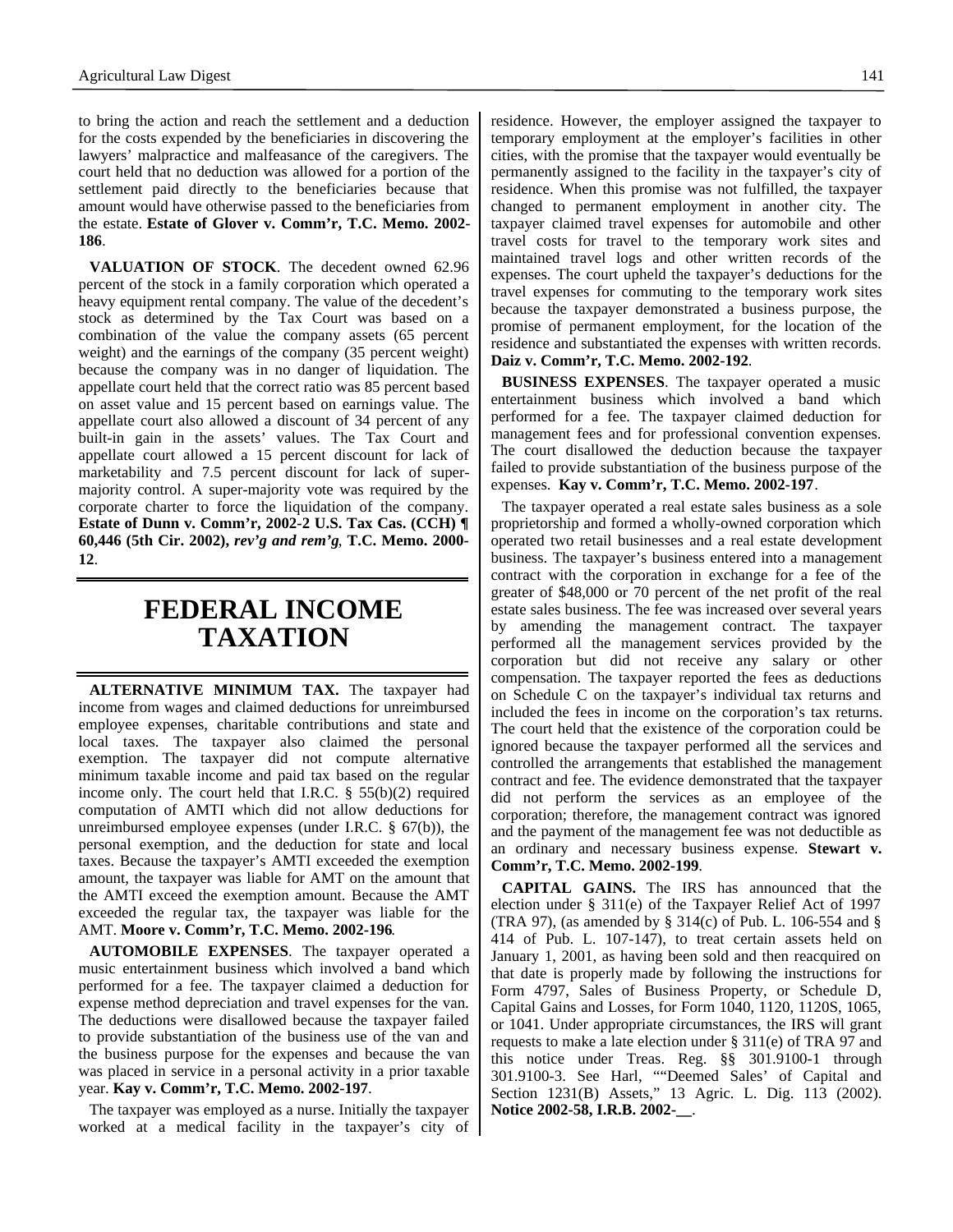**CASUALTY LOSS**. The taxpayer's residence was damaged by a rain and wind storm. The taxpayer received insurance proceeds and hired a contractor to replace rotten decking and to install a new roof. The taxpayer claimed a casualty loss deduction based on the loss of fair market value of the residence after the storm. However, the taxpayer failed to present evidence of the fair market value of the residence before and after the storm; therefore, the court denied the casualty loss deduction. The taxpayer also sought to justify the loss on the basis of the cost of repair but also failed to

income limitation. **Kay v. Comm'r, T.C. Memo. 2002-197**. **DEPENDENTS**. The taxpayer was divorced from the mother of the taxpayer's children, with the mother receiving custodial rights and entitled to child support payments. The children lived with the mother for more than one-half of the tax year. The mother did not sign a statement, either written or on Form 8332, that she did claim the children as dependents for federal income tax purposes. The court held that the taxpayer could not claim the dependency exemption for the children and the earned income tax credit. In addition, the court held that the taxpayer could not use the head of household filing status. **Anderson v. Comm'r, T.C. Summary Op. 2002-103**.

substantiate sufficient costs above the 10 percent of gross

**DISASTER PAYMENTS**. On July 11, 2002, the President determined that certain areas in the Federated States of Micronesia are eligible for assistance from the federal government under the Disaster Relief and Emergency Assistance Act (42 U.S.C. § 5121) as a result of Tropical Storm Chata'an, which included flooding, mudslides and landslides, that began on July 2, 2002. **FEMA-1427-DR**. Accordingly, taxpayers who sustained losses attributable to the disaster may deduct them on their 2001 federal income tax returns.

**DISCHARGE OF INDEBTEDNESS**. The taxpayer had a credit card account and had written to the credit card company to verify the balance on the account. The taxpayer then made a cash withdrawal on that account and made several minimal payments on the account. The taxpayer and credit card company disputed several late charges and the interest rate over several months. The credit card company eventually offered a substantially reduced amount to settle the account, which the taxpayer paid. The credit card company issued a From 1099-C and listed the reduction amount, over \$19,000, as discharge of indebtedness income to the taxpayer. The credit card company based the amount on the balance shown on their records as of the settlement date less the settlement amount paid by the taxpayer. The taxpayer argued that the account reduction was not discharge of indebtedness but a determination of the true balance of the account reached by negotiation of a disputed claim. The court held that the taxpayer had discharge of indebtedness income in the amount of the verified balance plus the cash withdrawal less the amount of monthly payments made and the final settlement amount. **Earnshaw v. Comm'r, T.C. Memo. 2002-191**.

**HOBBY LOSSES**. The taxpayer was a physician who also operated a horse breeding operation in conjunction with an S corporation, owned in part by the taxpayer, which owned a farm on which the horses were boarded and trained. The taxpayer developed a business plan for the breeding operation which identified advisors, projected income and expenses, and included a list of assets with expected appreciation and an economic analysis of the horse breeding industry produced by a university. The plan was later amended to change the focus from breeding to racing. The taxpayer was a licensed horse trainer and a certified horse appraiser. The taxpayer published articles on various aspects of horse breeding and racing. The operation, however, produced only losses for its 18 year existence. The court held that the horse breeding/racing operation was not operated for profit because (1) the taxpayer failed to demonstrate that separate and accurate records were maintained which were sufficient to analyze the efficiency and profitability of the operation; (2) the operation produced only losses; (3) the taxpayer had substantial personal income which was offset by the losses; (4) the taxpayer failed to provide evidence that any of the business assets would appreciate in value to offset the losses; and (5) although the taxpayer was either knowledgeable about horse breeding or sought expert advice, the taxpayer failed to provide evidence that the taxpayer had any expertise or sought advice as to how to make the operation profitable. In its discussion of these factors, a major concern of the court was the taxpayer's failure to provide evidence other than the taxpayer's own assertions as to the intent to operate the horse breeding as a profitable business. The case demonstrates a growing emphasis on the need of other-income taxpayers with several years of farm losses to demonstrate that they have made substantial efforts to restructure the farm business to make it profitable within a reasonable period of time. The court here made an observation that if the taxpayer did not have substantial income from a medical career, the taxpayer would not, or even could not, have allowed the losses to continue. **Kuberski v. Comm'r, T.C. Memo. 2002-200**.

**LOSSES**. The taxpayers, husband and wife, initially operated their construction business as a sole proprietorship and then incorporated the business as a C corporation. The corporation terminated in 1991 and the business was terminated. The corporation did not file income tax returns because the corporation never had a profit. The taxpayers claimed a Schedule C loss on their individual Form 1040 tax return for 1995 but did not file a Schedule C. the taxpayers claimed that the loss resulted from an uncollectible judgment awarded to the corporation in 1991. However, the taxpayers presented no explanation as to why the corporation's loss could be passed on to them. The taxpayers merely argued that they had contributed capital to the corporation and should be entitled to the loss. The primary evidence was a check register which did not list the bank or bank account involved and which listed the checks out of numerical order. The court held that the taxpayers were not entitled to a loss deduction because the taxpayers failed to provide any evidence that they suffered a loss. **Portaluppi v. Comm'r, T.C. Summary Op. 2002-106.**.

**PENSION PLANS**. For plans beginning in August 2002, the weighted average is 5.65 percent with the permissible range of 5.09 to 6.22 percent (90 to 120 percent permissible range) and 5.09 to 6.78 percent (90 to 110 percent permissible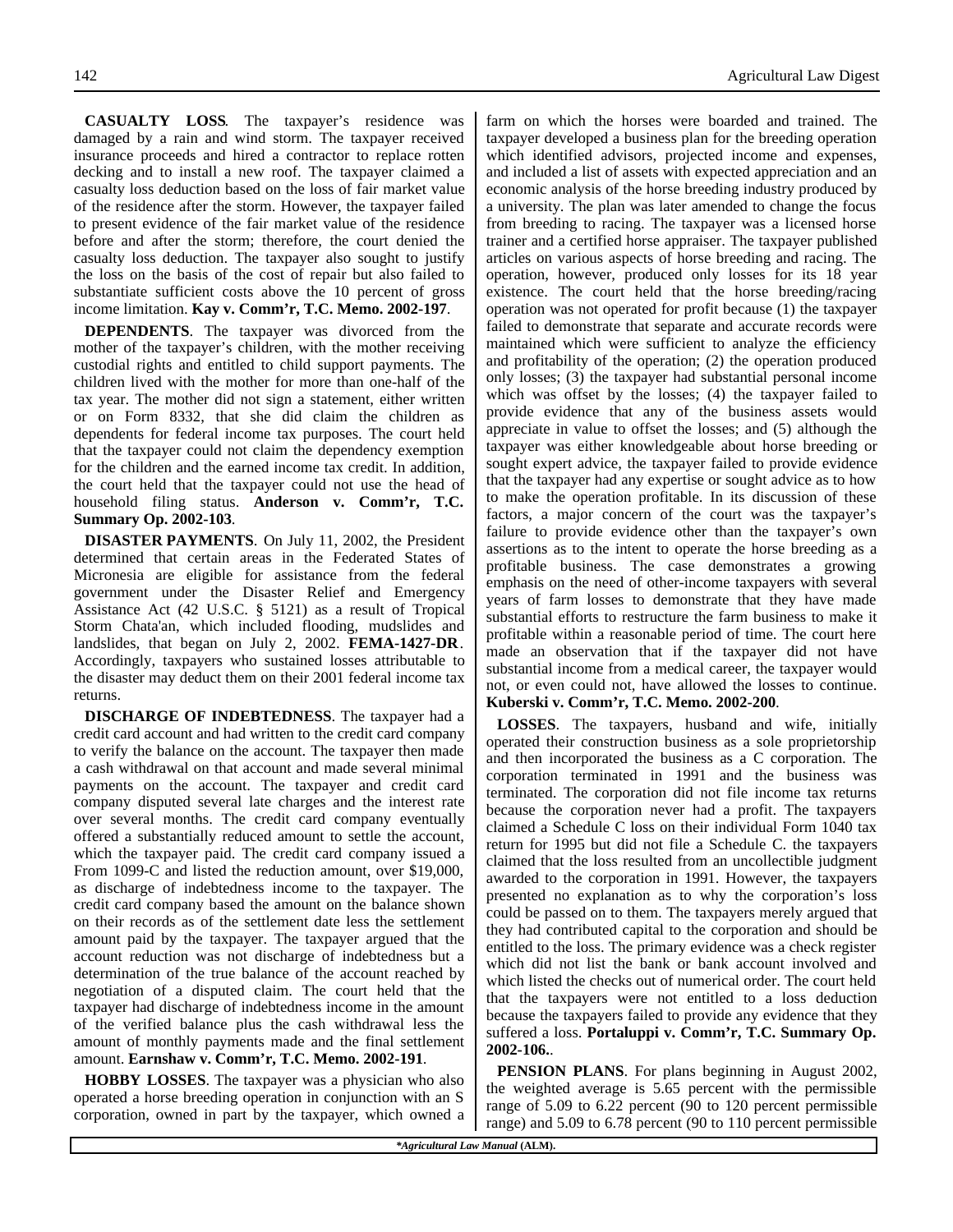range) for purposes of determining the full funding limitation under I.R.C. § 412(c)(7). **Notice 2002-57, I.R.B. 2002-33**.

**RETURNS**. The IRS has posted the following publications on its web site at www.irs.gov, in the "Forms & Pubs" section: Publication 3402 (Rev. 7-2002), Tax Issues for Limited Liability Companies; Form W-2 (Rev. February 2002), Wage and Tax Statement; and Publication 505 (Rev. December 2001), Tax Withholding and Estimated Tax. These documents are also available at no charge and can be obtained (1) by calling the IRS's toll-free telephone number, 1-800- TAX-FORM (1-800-829-3676); (2) through FedWorld on the Internet; or (3) by directly accessing the Internal Revenue Information Services bulletin board at (703) 321-8020.

The IRS has announced changes in the filing locations for some taxpayers for 2002 paper returns. The IRS has issued an advance list for tax return preparers; the new addresses will be included with the tax return packets sent to taxpayers. **IR-2002-92**.

The IRS has adopted as final regulations that allow income tax return preparers to elect an identifying number as an alternative to their social security number for purposes of identifying themselves on returns they prepare. The regulations do not specify any standards as to the alternative number but do require individuals who employ other tax return preparers to use the individual's employer identification number. **67 Fed. Reg. 52862 (Aug. 14, 2002)**.

## **PRODUCT LIABILITY**

**ANIMAL FEED.** The plaintiff owned a horse breeding operation and purchased feed from the defendant. The plaintiff's horses became sick and an autopsy on one horse indicated that the ingestion of rat poison was a cause of death. The plaintiff claimed that the feed sold by the defendant was contaminated with rat poison and sued for negligence, breach of implied warranty, strict liability, and violation of the Virginia Commercial Feed Law and Pesticide Control Act. The defendant argued that neither law provided for a right of private action to enforce those laws and that the other claims were preempted by FIFRA. The court held that the state laws did not provide for a right of private action and dismissed those claims. The court also held that the negligence, breach of implied warranty and strict liability claims were not preempted by FIFRA because they were not based on any defect of the label. **Southern States Coop., Inc. v. I.S.P. Co., 198 F. Supp.2d 807 (N.D. W.Va. 2002)**.

# **ZONING**

**HOG CONFINEMENT FACILITY.** The plaintiff applied for a conditional use permit to construct two hog confinement facilities for over 6,000 pigs. The county board of commissioners denied the permit because (1) the facilities would impact the local roads, create pollution and create undue risk of offensive odors; (2) the manure spreading contracts did not accurately identify the land to be used; (3) the state and county did not have sufficient resources to monitor the facilities; and (4) the permit would not promote the public health, safety and welfare. The trial court upheld the board's decision and granted the board a directed verdict, adding a holding that the plaintiff had failed to provide evidence of attempts to minimize offensive odors. The plaintiff argued that the performance standards set forth in the county ordinance were the sole criteria in determining whether a permit should be granted. The board had considered other factors and the court held that the permit approval consideration should involve all relevant factors and not just the criteria in the performance standards set forth in the ordinance. However, the court held that factor (3) above was not a proper consideration for the permit since it was beyond the control of the plaintiff. The court also held that factor (1) was not proper if the harm caused to the roads could be mitigated by conditions attached to the permit. The court held that, because factor (1) was not fully explored as to mitigating conditions and factor (2) was improperly considered, a direct verdict was improper. The court held that the directed verdict was also improper because the plaintiff had presented evidence of how the plaintiff planned to minimize odors and pollution from the facilities, raising a fact issue as to whether these efforts were sufficient to grant the permit. The court remanded the case back to the board for determinations in accord with these holdings. *In re Conditional Use Permit Denied to Meier, 613 N.W.2d 523 (S.D. 2000)*. After the remand the trial court held an evidentiary hearing and ruled that the denial of the permit was proper because the facility would produce intense offensive odors. The appellate court affirmed the trial court's ruling as based on substantial evidence and not arbitrary or capricious. *In re* **Conditional Use Permit Denied to Meier, 645 N.W.2d 583 (S.D. 2002)**.

### **CITATION UPDATES**

**Walshire v. United States, 288 F.3d 342 (8th Cir. 2002)** (disclaimers) see p. 89 *supra***.**

### **IN THE NEWS**

**GIFTS.** An appeal has been filed in Hackl v. Comm'r, 118 T.C. 279 (2002). See Harl & McEowen, "Gifts of Future Interests," 13 *Agric. L. Dig*. 105 (2002).